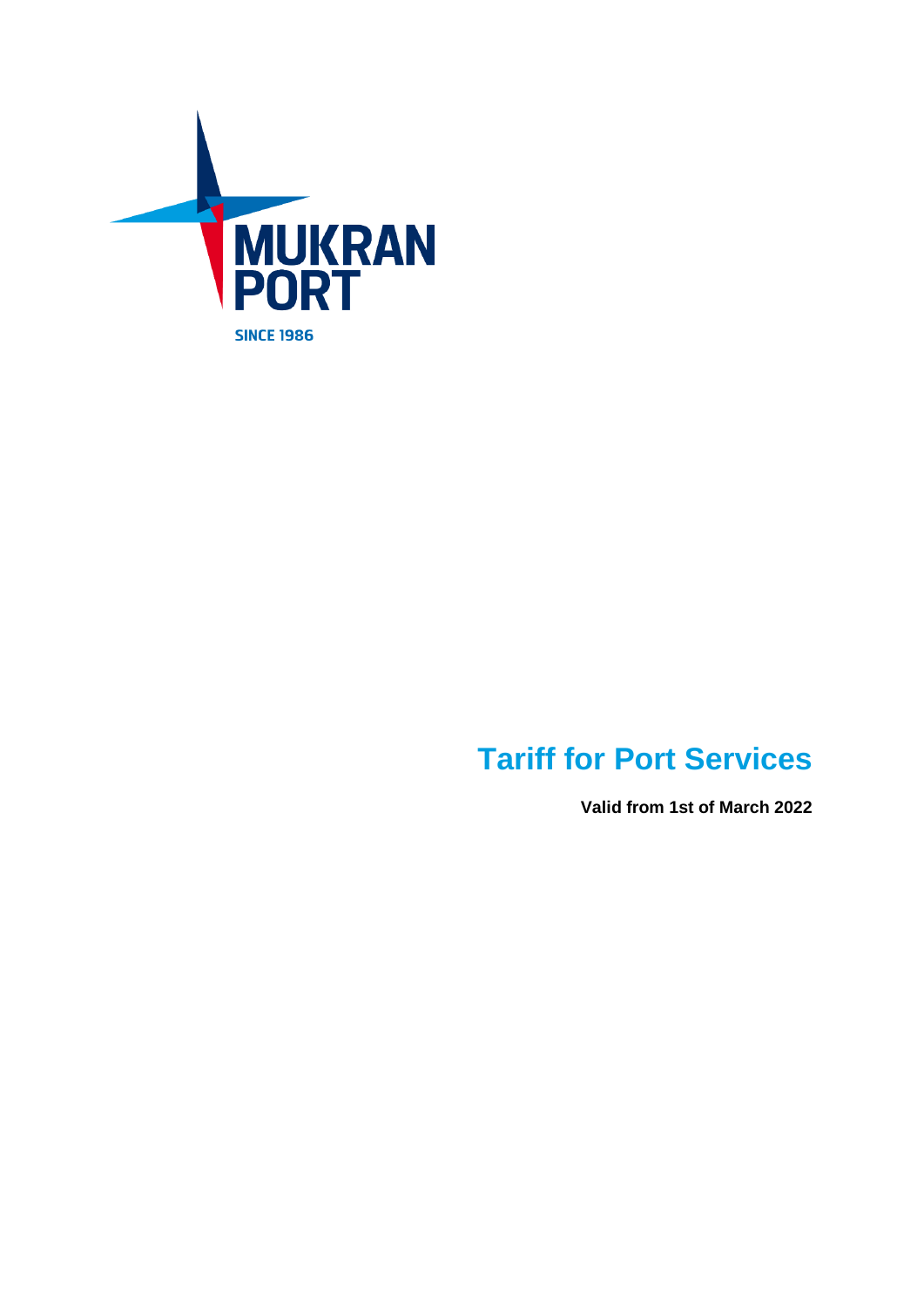# **TABLE OF CONTENTS**

| I.    | <b>General Provisions</b>                 | 2 |
|-------|-------------------------------------------|---|
| ΙΙ.   | <b>ISPS</b> access fee                    | 2 |
| III.  | Storage fees /<br>Infrastructure fees     | 2 |
| IV.   | Ferry bridge fees                         | 3 |
| V.    | Fees for cargo handling<br>services       | 3 |
| VI.   | <b>Port Services</b>                      | 4 |
| VII.  | Rental equipment fees                     | 4 |
| VIII. | Fees for electricity                      | 4 |
| IX.   | Fees for water and<br>connections         | 5 |
| Χ.    | Fees for loss of cargo<br>handling        | 5 |
| XI.   | Final cleaning                            | 5 |
| XII.  | Fees for using the rail<br>infrastructure | 5 |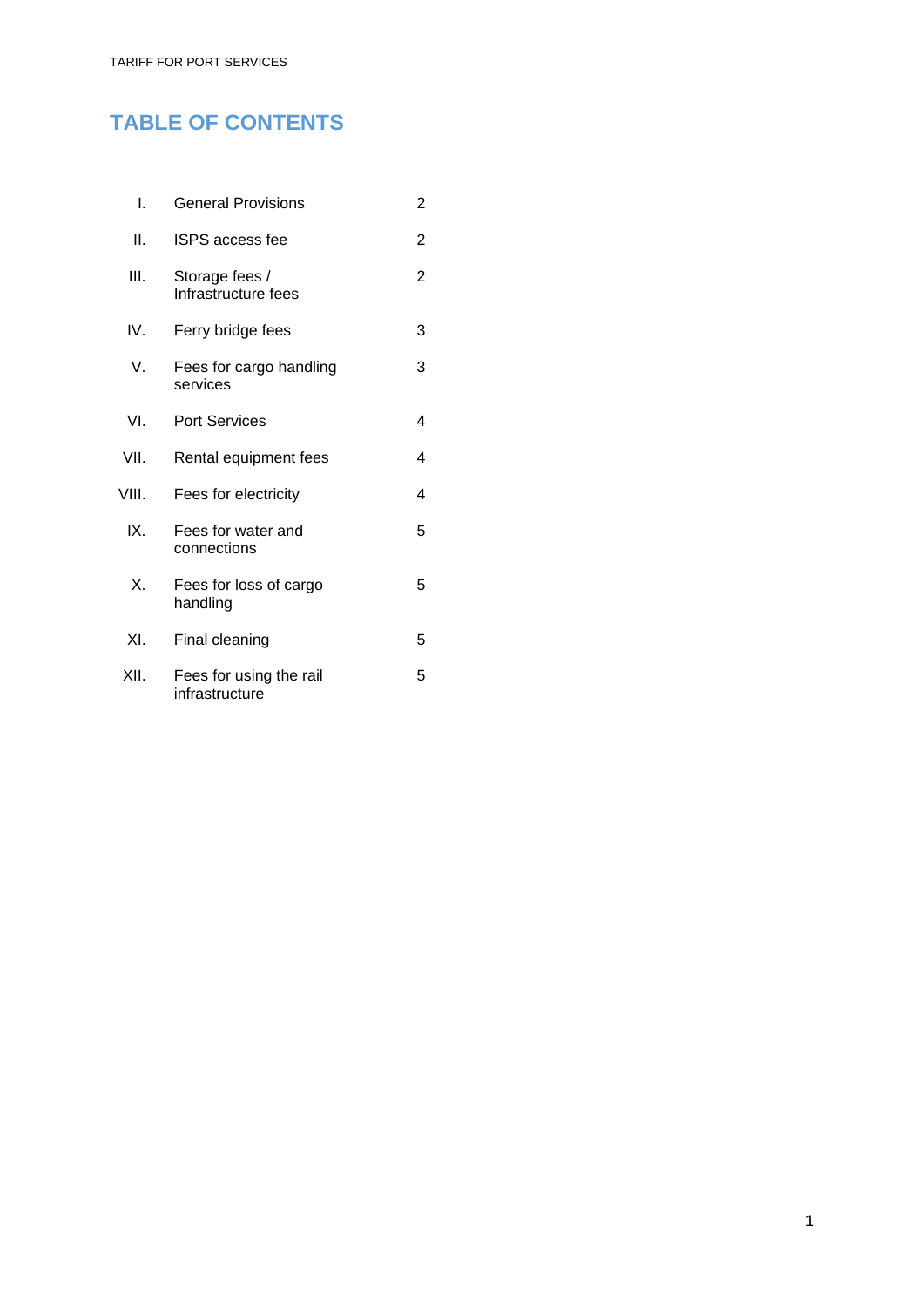# **I. GENERAL PROVISIONS**

The general regulations for port and quay tariffs and the general terms and conditions of Fährhafen Sassnitz GmbH (AGB) have to be noticed when using the services of Fährhafen Sassnitz GmbH.

# **II. ISPS ACCESS FEES**

Terminal operators, stevedoring companies and other undertakings using port grounds on rental basis must pay ISPS fee for rented space as follows:

#### **ISPS fee for terminal operators:**

| $< 5.000 \; \mathrm{m}^2$        | $0.30 \notin / m2 / month$ |
|----------------------------------|----------------------------|
| $5,000 - 20,000$ m <sup>2</sup>  | $0.25 \notin / m2 / month$ |
| $20,000 - 50,000$ m <sup>2</sup> | $0.20 \notin /m^2/m$ onth  |
| $>$ 50,000 m <sup>2</sup>        | 0.15 € / $m2$ / month      |

#### **ISPS fee for access identity cards:**

For the issue of access identity cards with photo or company access cards without photo for the ISPS port grounds following fees must be paid:

a) for port resident companies and suppliers:

| per card and year, first issue | $52.50 \in$ |
|--------------------------------|-------------|
| per card and year, extention   | 40.00€      |

b) for projects (temporary access):

| per card and week, first issue  | 47.50€  |
|---------------------------------|---------|
| per card and week, extention    | 45.00€  |
| per card and month, first issue | 77.50€  |
| per card and month, extention   | 65.00€  |
| per card and year, first issue  | 222.50€ |
| per card and month, extention   | 210.00€ |

c) for crew members:

| per card and stay, first issue | 27.50€  |
|--------------------------------|---------|
| per card and stay, extention   | 15.00 € |

d) Loss of ISPS-cards:

| fee for lost ISPS-card, per card | 65.00€ |
|----------------------------------|--------|
|----------------------------------|--------|

The ISPS gate fee is charged for all incoming or outgoing means of transport and passengers in sea traffic per entry or exit to the port facilities.

**The Gate Charge, incl. handling fee, amounts for each means of transport as follows:**

| Truck – tank and liquid bulk | 77.50 €     |
|------------------------------|-------------|
| Truck – dangerous goods      | 137.50 €    |
| Truck - disposal             | $87.50 \in$ |

### **III. STORAGE FEES / INFRASTRUCTURE FEES**

A storage or usage fee is charged per calendar day for the provision of covered and open storage areas and the use of the infrastructure for bulk and general cargo.

#### **The storage fees amount to the following:**

a) daily charge for bulk goods, general cargo and container, per tonne or TEU

|                 | uncovered       |
|-----------------|-----------------|
|                 | storage area    |
| bulk cargo      | $0.04 \in$      |
| general cargo   | $0.08 \in$      |
| container       | 6.00 $\epsilon$ |
| dangerous goods | upon request    |

|               | covered storage |
|---------------|-----------------|
|               | area            |
| bulk cargo    | $0.10 \in$      |
| general cargo | $0.18 \in$      |
| container     | upon request    |

b) a usage fee is due for driving on and using the port infrastructure (e.g. roads, terminal and pre-storage areas or quay facilities). The fee for use is per t or TEU:

| infrastructure            | use | 0.10 € |
|---------------------------|-----|--------|
| (roads, terminal and pre- |     |        |
| storage areas as well as  |     |        |
| quay facilities           |     |        |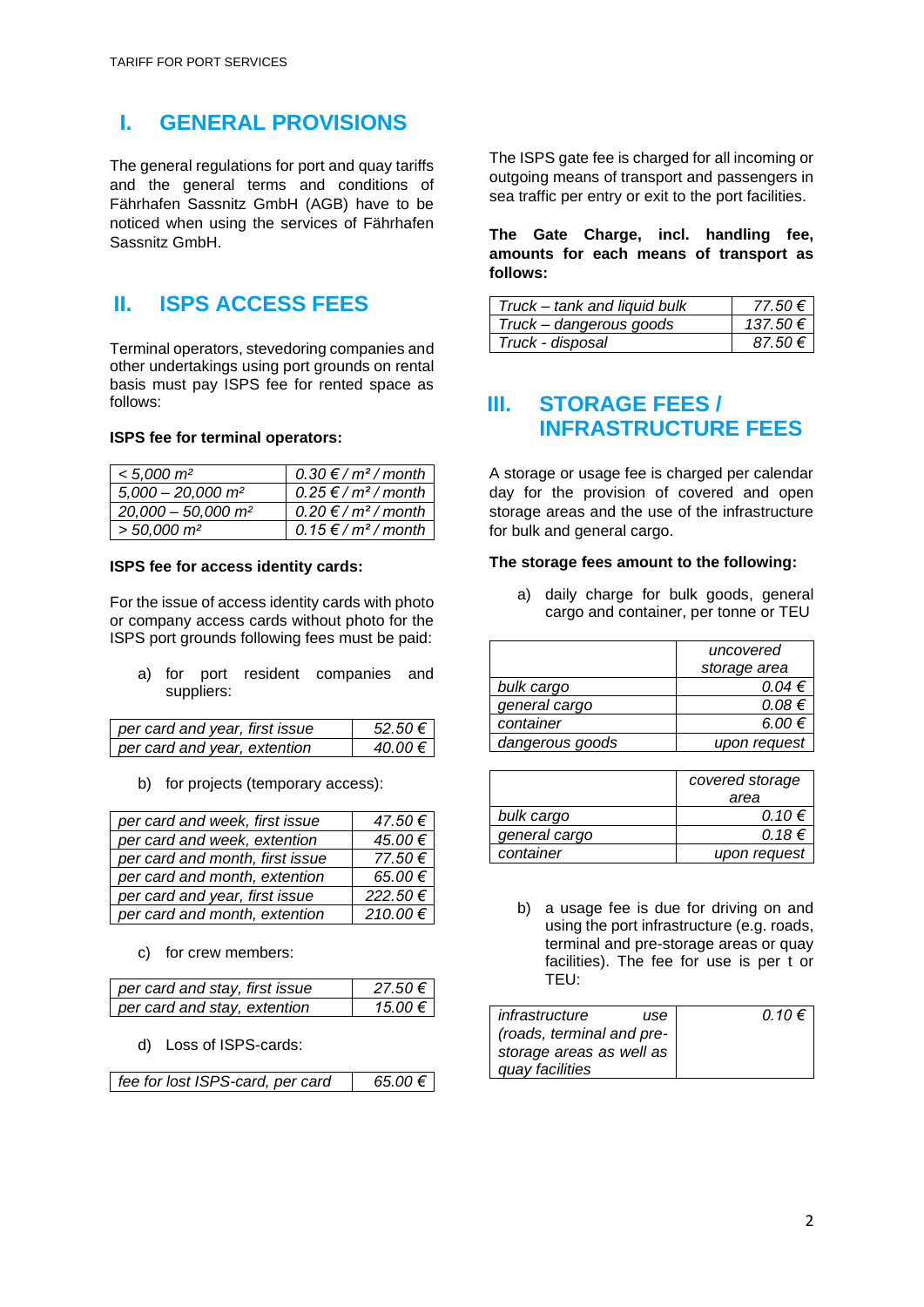c) monthly rent for bulk goofs, general cargo and container per m²:

| uncovered storage area | 140€       |
|------------------------|------------|
| Covered storage area   | 2.45 $\in$ |

For providing parking space for vehicles stall money must be paid.

#### **The stall money amount to the following:**

| vehicles $< 6 m$<br>3 calendar days free,<br>thereafter | 16.00 € / day |
|---------------------------------------------------------|---------------|
| vehicles $> 6m$<br>3 calendar days free,<br>thereafter  | 26.00 € / day |
| vehicles on hazardous<br>goods space                    | 40.00 € / day |

# **IV. FERRY BRIDGE FEES**

For lifting and lowering ferry bridges/ro-ro ramps outside the contractual provisions, a fee must be paid in each case.

#### **Ferry bridge fees amount to the following:**

| oneration<br>per |
|------------------|
|------------------|

### **V. FEES FOR CARGO HANDLING SERVICES**

For loading and unloading wheeled cargo units a fee must be paid.

#### **Fees for wheeled cargo units amount to the following:**

a) Moving from/on board the vessel by port staff starting at the apron (vehicle is in running condition and can be steered):

| truck / bus / tractor | $18.00 \t∈ /$ unit   |
|-----------------------|----------------------|
| car/camper            | $8.00 \notin /$ unit |

b) Towing from/on board the vessel starting at the apron:

| truck / bus / tractor   | 60.00 € / unit |
|-------------------------|----------------|
| car / camper            | 20.00 € / unit |
| handling trailer /      | 55.00 € / unit |
| mafi-trailer            |                |
| placing and positioning |                |
| mafi trailer (empty)    | 15.00 € / unit |

#### **Additional services:**

| clearance of freight<br>documents and customs<br>clearance            | 25.00 € / unit |
|-----------------------------------------------------------------------|----------------|
| trailer check                                                         | 8.50 € / unit  |
| export/import car check                                               | 4.25 € / unit  |
| refuelling a trailer                                                  | 30.00 € / unit |
| ventilating a trailer                                                 | 10.50 € / unit |
| driving uninsured vehicles<br>from the entrance into<br>the port area | 28.00 € / unit |
| jump start<br>truck/bus/tractor other<br>vehicles $> 6 m$ long        | 15.00 € / unit |
| jump start car/camper<br>other vehicles $< 6$ m long                  | 7.50 € / unit  |
| towing vehicles from<br>transporter (low bed<br>trailer)              | 38.00 € / unit |
| weighing road vehicles,<br>per weighing                               | 8.50 € / unit  |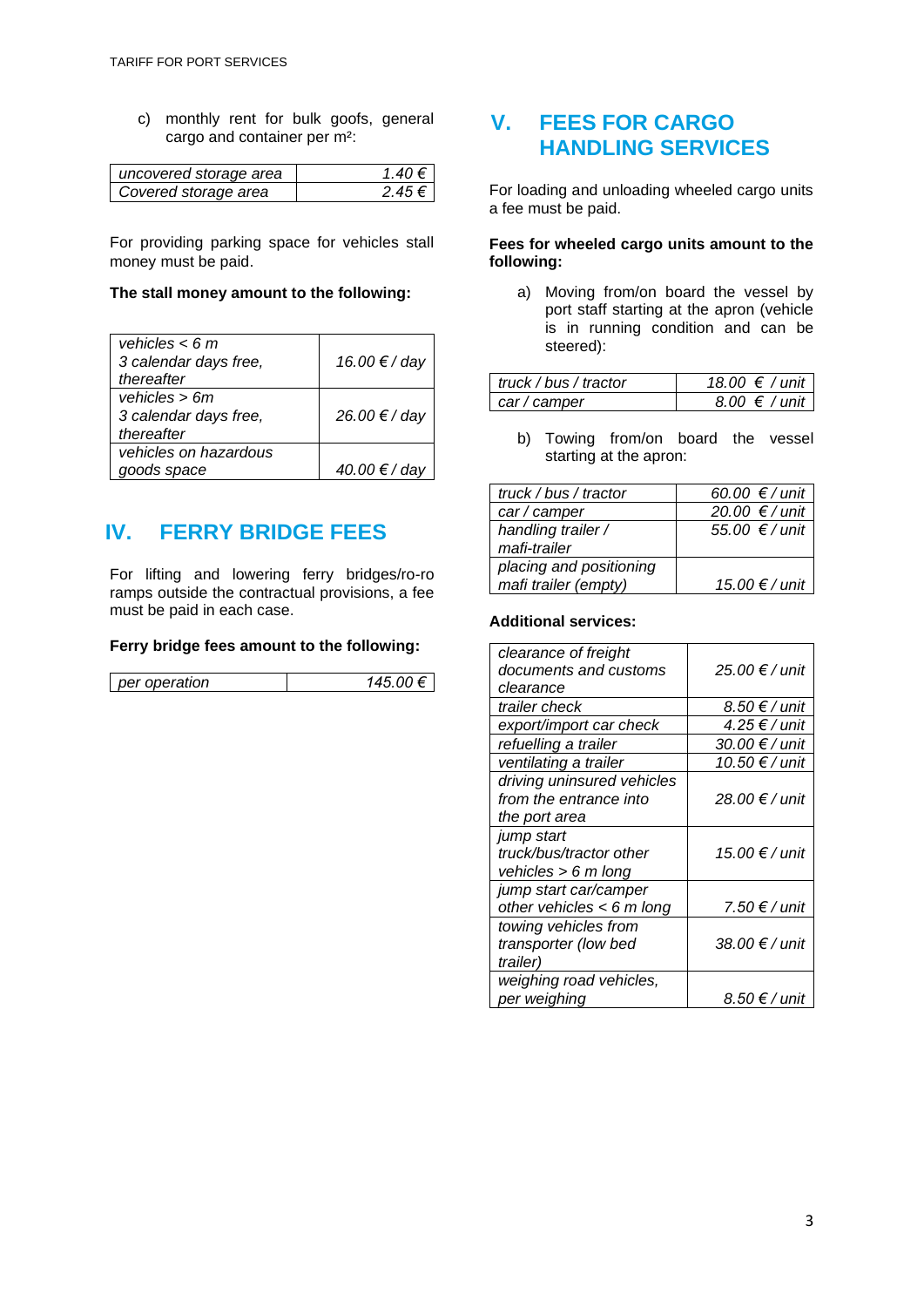# **VI. PORT SERVICES**

For port services with mobile port technology and devices from Fährhafen Sassnitz GmbH within the regular working day shift (Monday to Friday from 7 a.m. to 7 p.m. and Saturday from 7 a.m. to 1 p.m.), the calculation is based on the following cost rates:

| Unimog truck w/ crane jib 4to | 147.00 €/h |
|-------------------------------|------------|
| incl. operator                |            |
| Terminal truck incl. operator | 172.00 €/h |
| Forklift incl. operator       | 128.00 €/h |
| <b>Suction sweep truck</b>    | 172.00 €/h |
| incl. operator                |            |
| Sweeper truck incl. operator  | 92.00 €/h  |
| Pick-up truck incl. operator  | 92.00 €/h  |
| mooring boat / workboat       | 162.00 €/h |
| incl. boatman                 |            |
| additional workforce          | 50.00 €/h  |

For port services which are provided outside of the regular working day shift, the following surcharges apply to drivers and port employees:

| Mondays to Fridays               | 5%    |
|----------------------------------|-------|
| $7:00$ p.m. $-10:00$ p.m.        |       |
| <b>Mondays to Fridays</b>        | 25%   |
| 10:00 p.m. - 7:00 a.m.           |       |
| Sundays and days before          |       |
| holidays, if these are a workday | 25%   |
| $1:00$ p.m. $-12$ midnight       |       |
| Sundays, all day                 | 100 % |
| on days before holidays,<br>if   |       |
| these do not fall on a workday   | 100 % |
| $1:00$ p.m. - 12 midnight        |       |
| on legal holidays or high feast  | 125 % |
| days, all day                    |       |

If requested port services cannot be provided through no fault of Fährhafen Sassnitz GmbH, or if the customer has downtime or waiting times without cancelling in good time, Fährhafen Sassnitz GmbH is entitled to invoice the additional costs incurred by the customer. The time to be calculated is rounded up to half an hour. Minimum calculation is half an hour (0.5 h).

# **VII. RENTAL EQUIPMENT**

The following fees are payable for the rental and use of equipment and mobile port machinery:

| on request    |
|---------------|
| 65.00 € / day |
| on request    |
| on request    |
| on request    |
| on request    |
| on request    |
|               |
| from          |
| 45.00 € / day |
| from          |
| 25.00 € / day |
|               |

The minimum charge rate is one day (24h).

# **VIII. FEES FOR ELECTRICITY**

For the consumption of electricity a fee for electricity has to be paid based on the consumption**.** 

**The fee for electricity per kWh including network use charges and fees amounts to the following:**

| up to 32 Ampere (without       | $0.38 \in$    |
|--------------------------------|---------------|
| power measurement)             |               |
| from 32 up to 125 Ampere       | $0.40 \in$    |
| (without power                 |               |
| measurement)                   |               |
| more than 125 Ampere (with     | upon          |
| power measurement)             | request       |
| fee for setting up an electric | 65.00 € / per |
| connection up to 63 Ampere     | connection    |

### **IX. FEES FOR WATER AND CONNECTIONS**

The following must be paid for drawing drinking water directly on the wharf facilities:

#### **The fee for water amounts to the following:**

| up to 20 $m3$             | $3.75 \in / m^3$ |
|---------------------------|------------------|
| $21 - 100$ m <sup>3</sup> | $3.45 \in / m^3$ |
| more than 100 $m^3$       | $3.05 \in / m^3$ |

**The fee for a water supply connection amounts to the following:**

| up to 20 $m3$     |  |
|-------------------|--|
| more than 20 $m3$ |  |